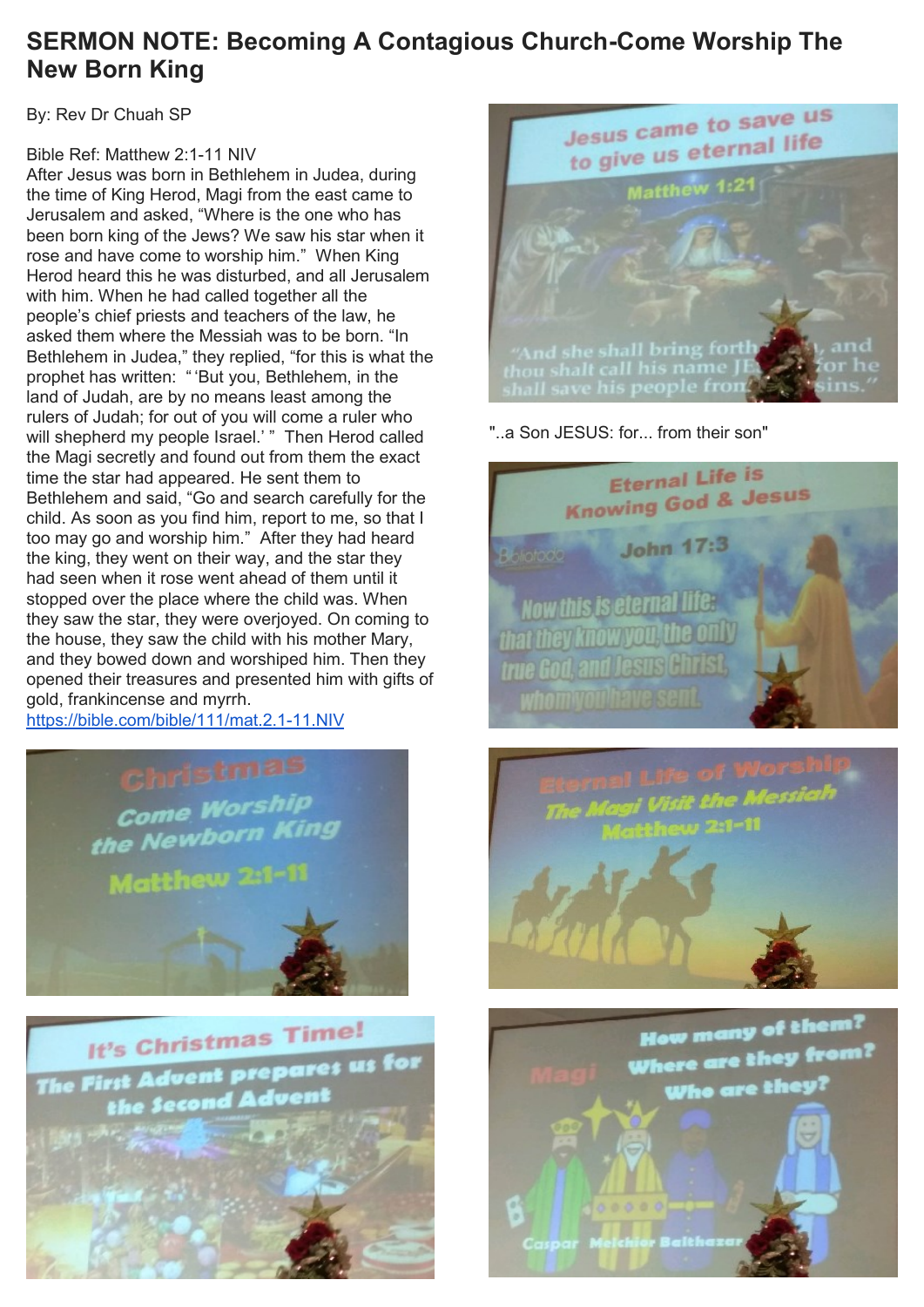

**They Worship Him** ·Pre-eminently -Persistently ·Humbly ·With All their Best



# **Worship Him Pre-eminently**

After Jesus was born in Bethlehem in Judea, during the time of King Herod, Magi from the east came to Jerusalem <sup>2</sup> and asked, 'Where is the one who has been born king of the Jews? We saw his star when it rose and have come to worship him.' <sup>3</sup> When King Herod heard this he was disturbed, and all Jerusalem with him.

## **Worship Him Humbly**

<sup>11</sup>On coming to the house, they saw the child with his mother Mary, and they bowed down and worshipped him.

**Surrender Reverently to Him** 



**Worship Him with All the Best** Then they opened their treasures and presented him with gifts of gold, frankincense and myrrh.

**TREASURES NOT TRASH** 

Gold - King of kings Frankincense - God worshipped by All Myrrh - Sacrificed for





**The Love of First Advent** prepares us for the Second Advent Matthew 1:23; Isaiah 7:14

'The virgin will conceive and give birth to a son, and they will call him Immanuel' which means 'God with us'.



Live the eternal life of knowing God worshipping Him · Pursue Him · Surrender to Him · Give Him our best



## **Worship by William Temple**

"Worship is the submission of all of our nature to God. It is the quickening of the conscience by his holiness; the nourishment of mind with his truth; the purifying of imagination by his beauty; the opening of the heart to his love; the surrender of will to his purpose--all this gathered up in adoration, the most selfless emotion of which our nature is capable."